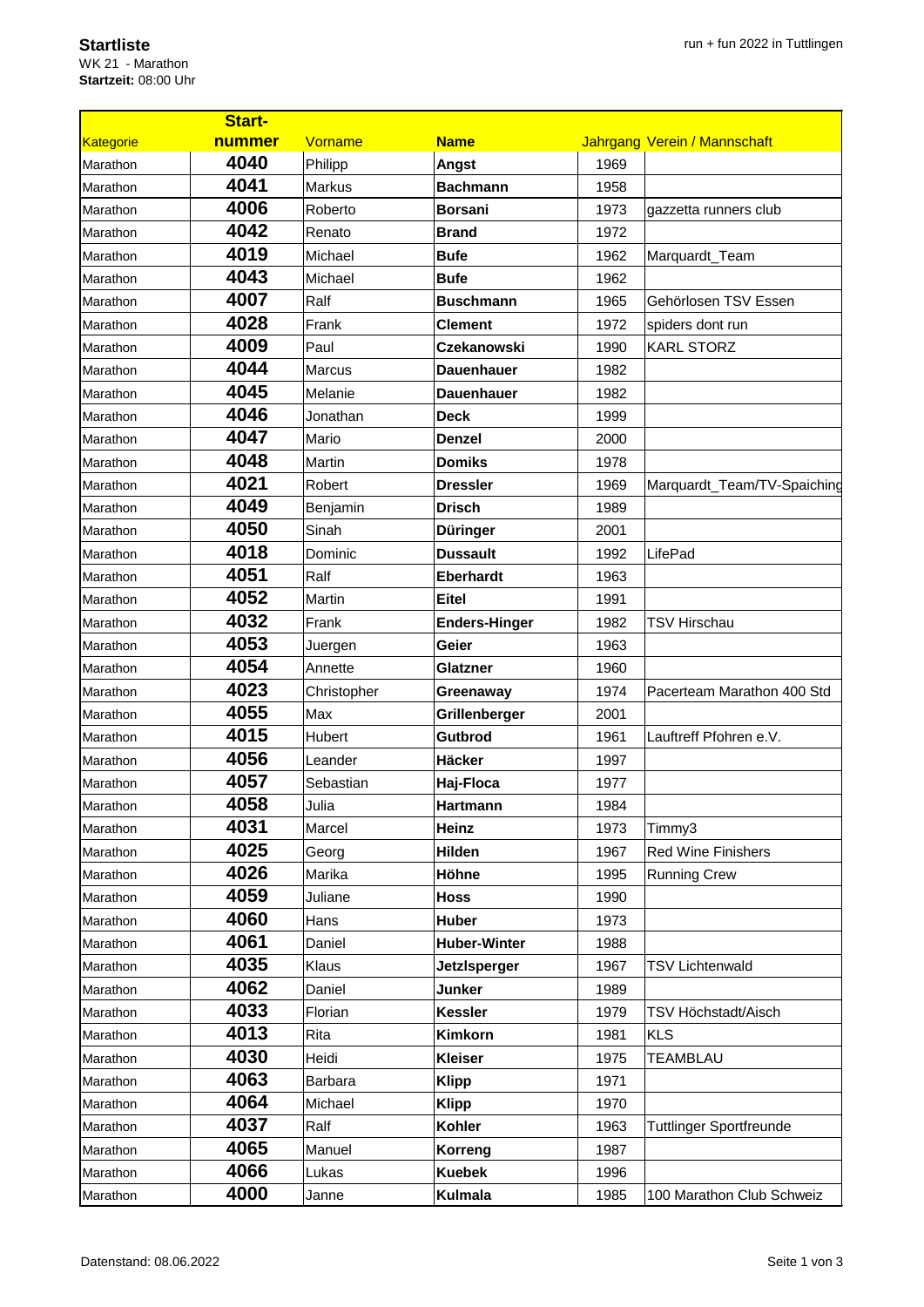| Marathon | 4067 | Christine   | Lehnert              | 1963 |                                |
|----------|------|-------------|----------------------|------|--------------------------------|
| Marathon | 4068 | Kai         | Lepper               | 1975 |                                |
| Marathon | 4069 | Ulrich      | Link                 | 1981 |                                |
| Marathon | 4070 | Thomas      | Linsenmann           | 1976 |                                |
| Marathon | 4001 | Robin       | Lörtscher            | 1978 | 100 Marathon Club Schweiz      |
| Marathon | 4022 | Christoph   | Magg                 | 1979 | Pacerteam Marathon 330         |
| Marathon | 4014 | Iker        | <b>Marinelarena</b>  | 1995 | <b>KLS</b>                     |
| Marathon | 4020 | Volker      | <b>Mattes</b>        | 1971 | Marquardt_Team                 |
| Marathon | 4071 | Volker      | <b>Mattes</b>        | 1972 |                                |
| Marathon | 4027 | Oliver      | <b>Meyer</b>         | 1973 | <b>SHW</b>                     |
| Marathon | 4072 | Timo        | <b>Müller</b>        | 1973 |                                |
| Marathon | 4073 | Thomas      | <b>Münch</b>         | 1979 |                                |
| Marathon | 4036 | Conni       | <b>Neumann</b>       | 1970 | <b>TSV Lichtenwald</b>         |
| Marathon | 4017 | Hans-Ulrich | Olpp                 | 1959 | LG Kolbingen-Requishausen      |
| Marathon | 4074 | Dominik     | <b>Pahlitzsch</b>    | 1997 |                                |
| Marathon | 4075 | Robert      | <b>Palfrey</b>       | 1996 |                                |
| Marathon | 4076 | Laura       | <b>Peter</b>         | 1987 |                                |
| Marathon | 4077 | Jessica     | Raff                 | 1980 |                                |
| Marathon | 4078 | Andreas     | Ragoschke-Schumm     | 1971 |                                |
| Marathon | 4034 | Manfred     | Rainer               | 1956 | TSV Kusterdingen               |
| Marathon | 4038 | Patrick     | <b>Ries</b>          | 1988 | <b>Tuttlinger Sportfreunde</b> |
| Marathon | 4008 | Jörg        | Rosenbaum            | 1966 | Gehörlosen TSV Essen           |
| Marathon | 4079 | Mario       | <b>Ruoff</b>         | 1986 |                                |
| Marathon | 4005 | Sven        | <b>Schempp</b>       | 1979 | Fanclub ESB                    |
| Marathon | 4080 | Florian     | <b>Schiller</b>      | 1974 |                                |
| Marathon | 4081 | Steffen     | <b>Schlegel</b>      | 1973 |                                |
| Marathon | 4004 | Nicky       | <b>Schneider</b>     | 1981 | <b>Chiron Laufteam</b>         |
| Marathon | 4012 | Julia       | <b>Schumm</b>        | 1977 | Klinik Landkreis Tuttlingen    |
| Marathon | 4082 | Jan         | Semmelmann           | 1975 |                                |
| Marathon | 4039 | Anderson    | <b>Silveira</b>      | 1981 | Vai Corinthians                |
| Marathon | 4083 | Ryan        | <b>Skeats</b>        | 1996 |                                |
| Marathon | 4084 | Simone      | <b>Specht</b>        | 1969 |                                |
| Marathon | 4085 | Christoph   | <b>Staude</b>        | 1997 |                                |
| Marathon | 4086 | Manfred     | <b>Stocker</b>       | 1962 |                                |
| Marathon | 4087 | Markus      | <b>Straubinger</b>   | 1970 |                                |
| Marathon | 4088 | Howry       | Sur                  | 1962 |                                |
| Marathon | 4016 | Volker      | <b>Teubler</b>       | 1969 | <b>LG Hohenfels</b>            |
| Marathon | 4089 | Tommy       | <b>Vetter</b>        | 1999 |                                |
| Marathon | 4002 | Dominik     | Vogel                | 1998 | Aesculap AG                    |
| Marathon | 4090 | Annette     | Vögtle               | 1965 |                                |
| Marathon | 4091 | Wolfram     | Vögtle               | 1962 |                                |
| Marathon | 4024 | Jan         | <b>Volkmer-Beede</b> | 1981 | Post SV Weilheim               |
| Marathon | 4092 | Karlo       | <b>Vuk</b>           | 1998 |                                |
| Marathon | 4093 | Martin      | Weber                | 1971 |                                |
| Marathon | 4010 | Michael     | Wehle                | 1966 | <b>KARL STORZ</b>              |
| Marathon | 4094 | Martina     | Wenusch              | 1969 |                                |
| Marathon | 4095 | Samantha    | Werner               | 1991 |                                |
| Marathon | 4029 | Peter       | Witsch               | 1970 | <b>STEGO Runners</b>           |